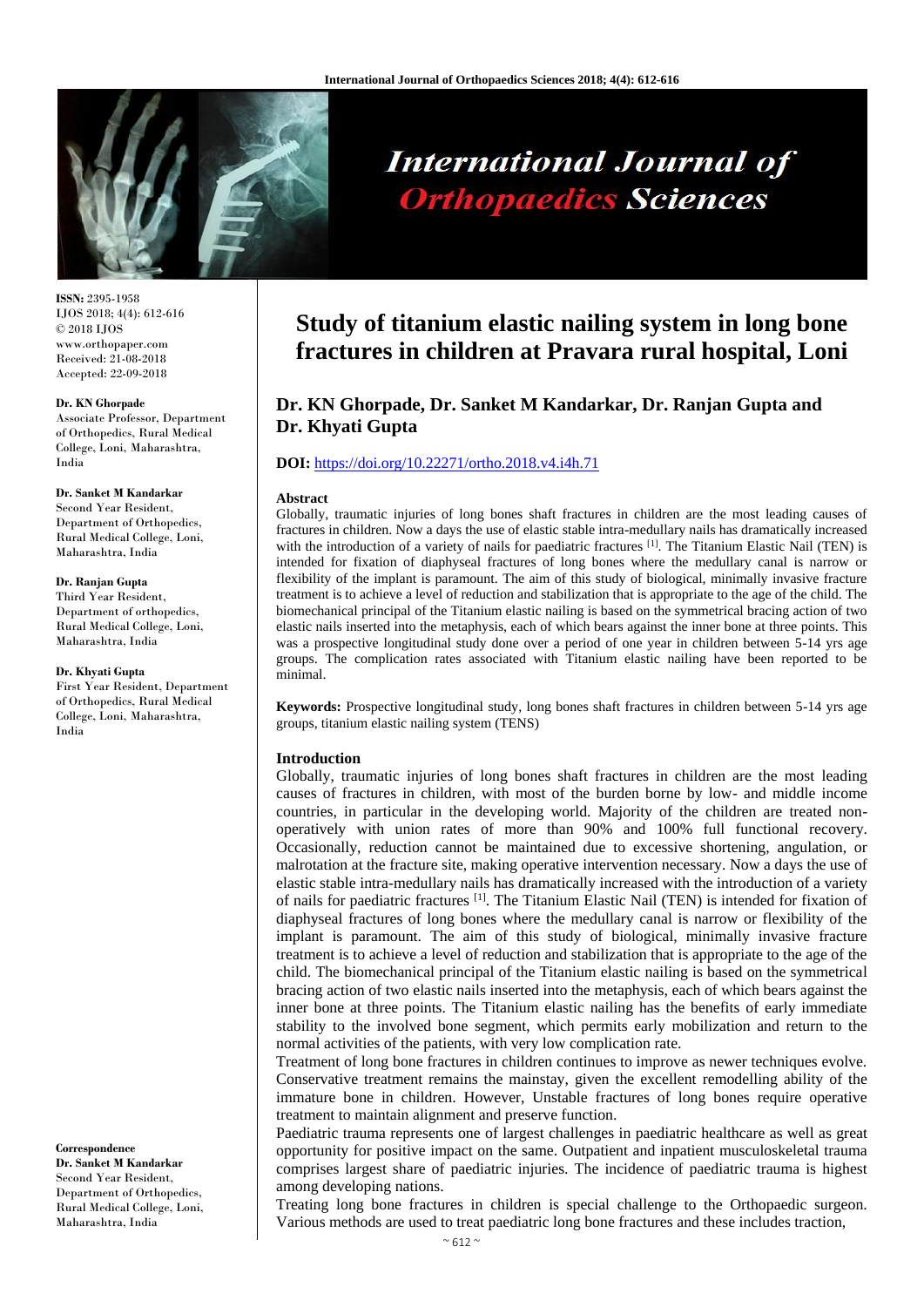splints, orthosis, plaster casts, external fixation, open reduction and internal fixation using plates and screws or intramedullary stabilization with a rod.

The difficulties of non-surgical treatment while keeping children in plaster casts is an alternative approach. These modalities are not without complications. This has led to recent shift towards operative management that appears to produce better results than non-operative treatment.

Recent times have witnessed an upheaval rising trend in the use of intramedullary fixation in the paediatric age groups by the orthopaedic community. This intervention attitude among the paediatric orthopaedic surgeons could be attributed to many factors including impositions by the modern world as well as the major technical developments in field of implants including Titanium elastic nailing.

The complication rates associated with Titanium elastic nailing have been reported to be minimal. The purpose of the study is to study the clinical, functional and radiological outcome in long bone fractures such as Femur, Tibia, Humerus and Radius / Ulna in children treated using elastic intramedullary nail and report the complications associated with the same.

# **Materials and Methods**

# **Study design**

This was a prospective longitudinal study done over a period of one year from July 2017 to July 2018, conducted in Pravara Rural Hospital, Loni, Maharashtra.

# **Study population:**

All children patient between 5-14 years of age with fractures of long bones admitted at Pravara Rural Medical College and Hospital, Loni, during the mentioned study period, and fulfilling the selection criteria mentioned below were recruited for the study.

# **Inclusion criteria**

- 1. Diaphyseal fractures
- 2. Simple fracture (closed fractures)
- 3. Ipsilateral fractures
- 4. Patient's guardian giving consent.
- 5. Patient compliant and willing to have their surgery at Pravara
- 6. Rural Hospital, Loni.

# **Exclusion criteria**

- 1. Metaphyseal fractures
- 2. Compound fractures
- 3. Pathological fractures associated with bone tumour, cerebral palsy, neuromuscular disorders or osteoporosis.
- 4. Patient not willing to give consent
- 5. Patients lost to follow up**.**

# **Sample Size**

20 Patients were recruited for this study. Before recruitment, informed written consent was obtained from this patient's guardian.

#### **Mode of Injury of Patients Studied**

| Mode of injury   | <b>Number of patients</b> | percentage |
|------------------|---------------------------|------------|
| <b>RTA</b>       | 10                        | 50 %       |
| Self-fall        |                           | 35 %       |
| Fall from height |                           | $15\%$     |
| Total            | 20                        | 100 %      |



**Fig 1**

#### **Scoring Criteria for Tens**

|                           | <b>Excellent</b> | <b>Satisfactory</b>   | Poor                         |
|---------------------------|------------------|-----------------------|------------------------------|
| Limb length<br>inequality | $<$ lcm          | $1-2cm$               | >2cm                         |
| Malalignment              | $<$ 5'           | $5-10'$               | >10'                         |
| Pain                      | none             | None                  | present                      |
| Complications             | none             | Minor $&$<br>resolved | Major & lasting<br>morbidity |
| No. of patients           |                  |                       |                              |

# **Methodology**

# **Pre-operative care**

As soon as the patient was brought to casualty, patient's airway, breathing and circulation were assessed. Then a complete survey was carried out to rule out other significant injuries. Plain radiographs of AP and lateral views of the involved extremity involving including one joint above and one joint below were taken to assess the extent and geometry of the fracture, and thus the fulfilment of the criteria.

On admission to ward, a detailed history was taken, relating to age, sex, occupation (if any), mode of injury, and past and associated medical illness.

Systemic examination was performed to recognize any preexisting medical and surgical illness especially cardiovascular, respiratory or renal disease. Local examination was conducted to know about the deformity, extent of swelling, local tenderness, and abnormal mobility. The neurovascular status was recorded in each case. Any associated injury was recorded and treatment carried out accordingly.

Routine blood investigations were done for all patients. These included haemoglobin, bleeding time, clotting time, complete blood count, urine examination, blood urea, and blood sugar, X-ray chest was also done to diagnose any pre-existing chest disease. Patients were operated as early as possible once the general condition of the patient was stable and patient was fit for surgery.

#### **Post-Operative Care**

- Patients were kept nil per-orally 4 to 6 hours postoperatively.
- IV fluids were given as needed.
- Analgesics were given according to the needs of the patient. The limb was kept elevated over a pillow.
- IV antibiotics and injectibles given.
- Sutures were removed on the  $15<sup>th</sup>$  post-operative day and patients were discharged**.**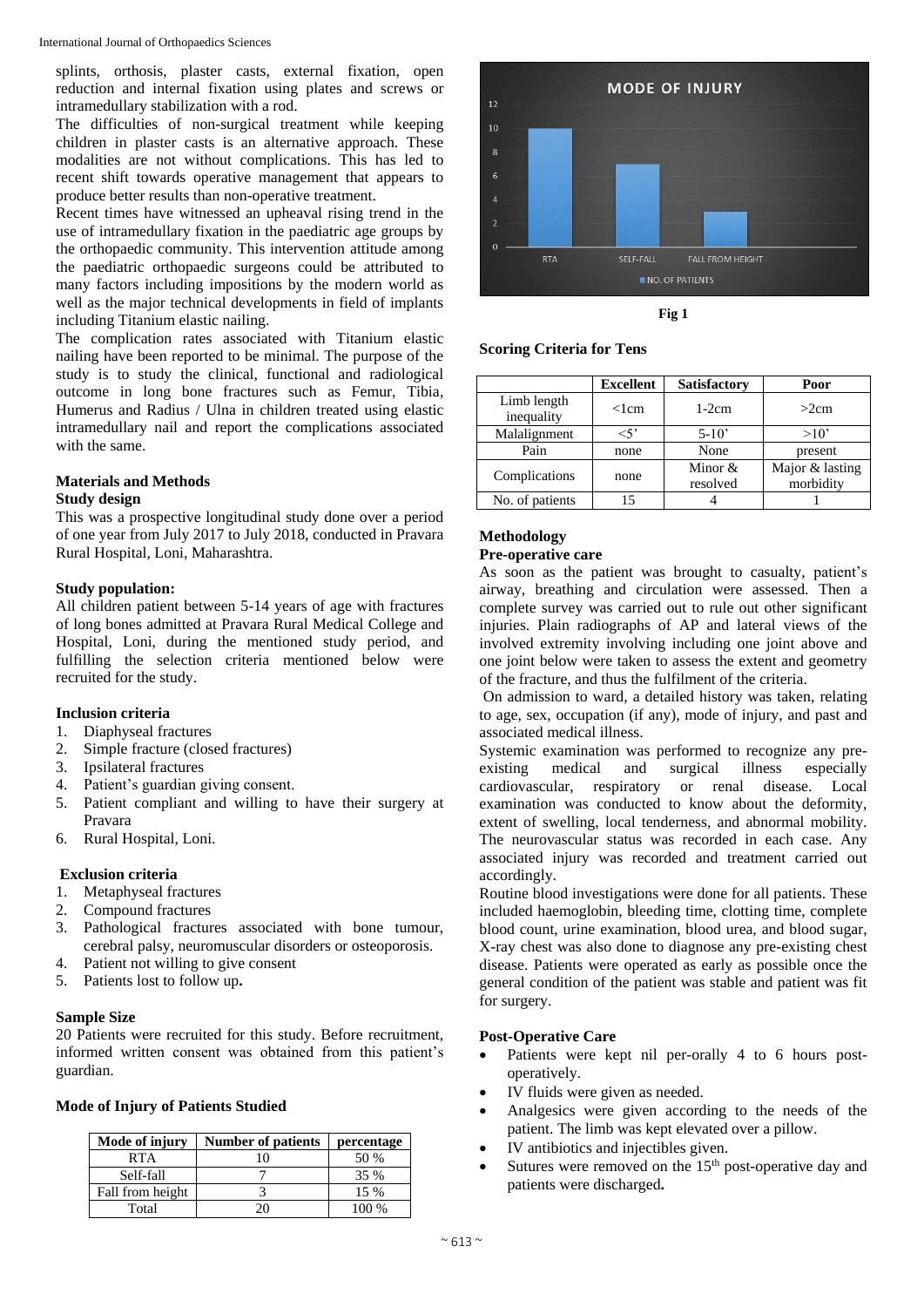International Journal of Orthopaedics Sciences

#### **Post-Operative Immobilisation**

The period of immobilization was followed by active hip and knee or knee and ankle immobilization with non-weight bearing crutch walking for lower limb fractures, active shoulder and elbow/elbow and wrist mobilization for upper lib fractures. Full weight bearing was started by 8-12 weeks depending on the fracture configuration and callus response.

# **Complications**

- 1. Entry site skin irritations.
- 2. Protrusions of the wires through the skin
- 3. Delayed union
- 4. Non union
- 5. Malunion
- 6. Osteomyelitis

#### **Observation**

A prospective longitudinal study was conducted over a period of one year to evaluate the outcome of flexible intramedullary nail fixation for diaphyseal long bone fractures in children. 20 children between 5-14 years of age with fractures of long cylindrical bones and fulfilling the selection criteria were recruited for the study.



AP lateral AP Lateral





AP Lateral AP Lateral

# **Results**

All children achieved union in a mean time of 10 weeks (range from 6 to 16 weeks) depending on the type of long bone. Full weight bearing was possible in a mean time of 9 weeks. Mean duration of hospital stay was 10 days. The mean

follow-up period was 28 months (17-48 months). Complications were recorded in 1(5%) patient and included protrusion of the wires through the skin. The results were excellent in 75% and satisfactory in 20% patients.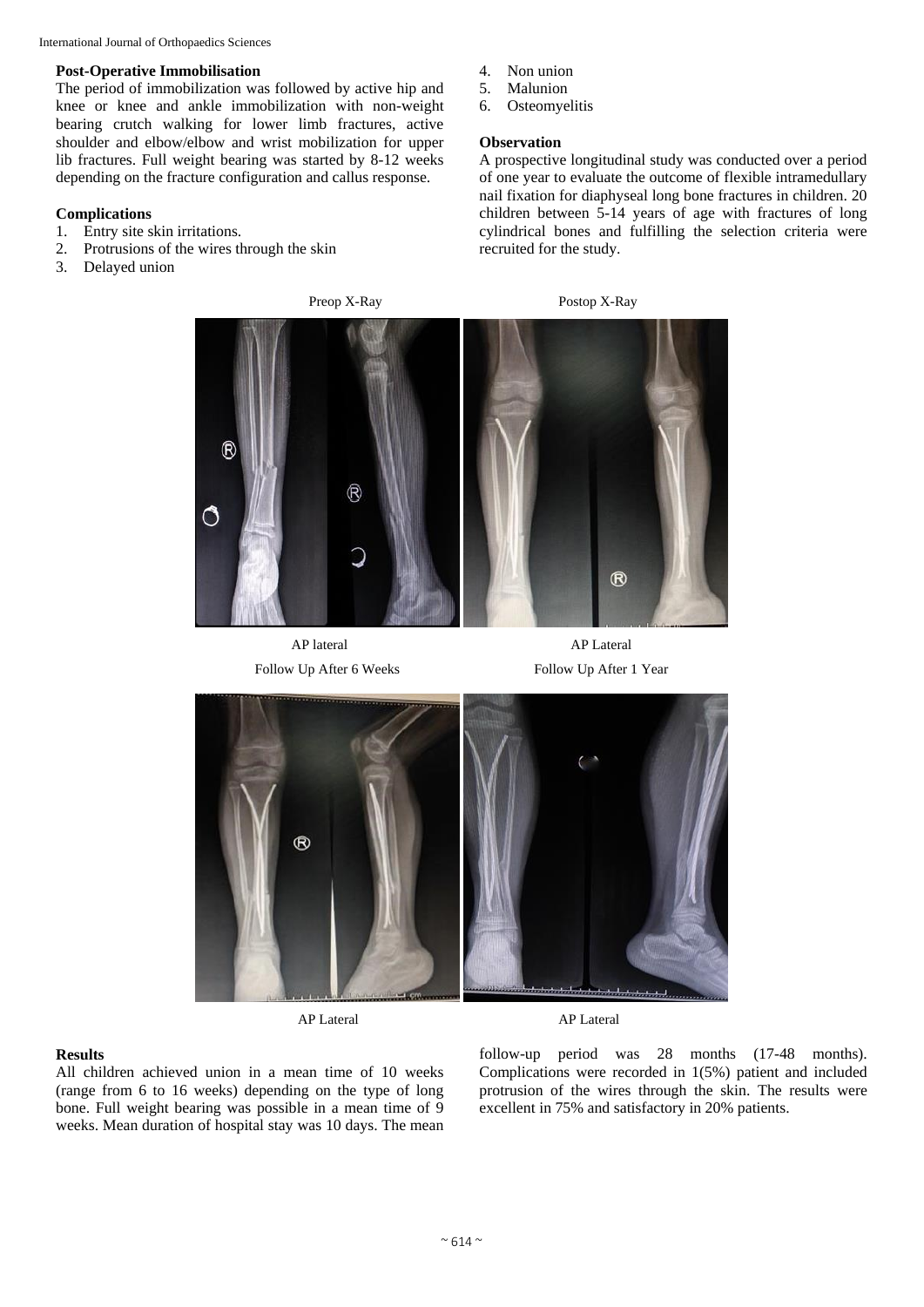

# Both Bone Forearm Operated with Shaft Femur with Operated Titanium Elastic Nailing.



# Shaft Femur with Operated Titanium Elastic Nailing

#### **Discussion**

Paediatric trauma represents a great opportunity for positive impact on paediatric healthcare. Management of paediatric long bone fractures presents special challenges to the orthopaedic surgeons owing to smaller size, the presence of Open diaphysis and immature vascular pattern. Various methods for treatment include traction, splints/orthosis, plaster casts, external fixation, open reduction and internal fixation using plates and screws or intramedullary stabilisation with a rod.

Skeletal traction and application of a cast had remained the preferred method for treatment of diaphyseal fractures in children for a long time due to relatively conservative approach and a low incidence of permanent function impairing complications. The difficulties of non-surgical treatment while keeping children in plaster casts called for an alternative approach. Working patients, nuclear family with challenging home care, academics leaves and patient discomfort need to be considered while opting for non – surgical treatment. This has led to recent shift toward operative management that appears to produce better results than non-operative treatment, but this paradigm in treatment has not been without some controversy.

We conducted a prospective longitudinal study at Pravara Rural Medical College and Hospital, Loni, over a period of one year to evaluate the clinical, functional, and radiological outcome of flexible intramedullary nail fixation for diaphyseal long bone fractures in children, and report the complications associated with the same. 20 children and adolescents between 5-14 years of age with fractures of long cylindrical bones and fulfilling the selection criteria were recruited for studies.

#### **Conclusion**

Orthopaedic surgeons have been motivated to consider alternatives to traction and cast to avoid adverse physical, psychological and social consequences of prolonged immobilisation of school aged children.

Based on our experience and results, we conclude that Titanium Elastic Nailing System as a minimal invasive procedure appears to be safe and reliable, method that has good long term results in the treatment of paediatric diaphyseal fractures of long bones in children aged 5-14 years.

There are distinct advantages in terms of short operative time, short duration of hospital stay, fracture stability and early return to function, reasonable bone healing tie, good functional outcome and low incidence of complications.

Intramedullary nailing can be thought of as an internal splint that maintains length and alignment but permits sufficient motion at fracture site to generate excellent callus formation and stability, which is ideal for early immobilization.

Because of early weight bearing, rapid healing and minimal disturbance of bone growth, Titanium Elastic Nailing may be considered to be a physiological method of treatment.

Use of Titanium Elastic Nailing for definitive stabilization of diaphyseal fractures of long bones in a children is reliable, minimally invasive, and physeal protective treatment method. Our study results shows that Titanium Elastic Nailing can be used successfully regardless of fracture location and fracture pattern. We believe that understanding the principles of this technique is paramount to achieving good results.

# **References**

- 1. Sreenivasulu PSB, Biju Ravindra, Tirumala Chaitanya K. Evaluation of Outcome of Paediatric Long Bone Fractures by Titanium Elastic Nailing. Asian Pac. J Health Sci, 2005, 2.
- 2. Flynn Joh M, Heresko Trinity, *et al*. Titanium elastic nailing for paediatric femur fractures-a multi-centre study of early results with analysis of complications. Journal of paediatrics orthopaedics. 2001; 21(1):4-6.
- 3. Sankar WN, Jones KJ, David Horn B, et al. Titanium elastic nails for pediatric tibial shaft fractures. J Child Orthop. 2007; 1:281-286.
- 4. Rajan RA, Hawkins KJ, Metcalfe J, et al. Elastic stable intramedullary nailing for displaced proximal humeral fractures in older children. J Child Orthop 2008; 2:15-19.
- 5. Fernandez FF, Eberhardt O, Wirth T. Elastic stable intramedullary nailing as alternative therapy for the management of paediatric humeral shaft fractures. Z Orthop Un fall. 2010; 148:49-53.
- 6. Helenius I, Lamberg TS, Kaariainen S, *et al*. Operative treatment of fractures in children is increasing. A population-based study from Finland. J Bone Joint Surg Am 2009; 91:2612-2616.
- 7. Ligier JN, Metaizeau JP. Elastic Stable Intramedullary Nailing of femoral shaft fractures in children. J Bone Joint Surg [Br]. 1988; 70:74-7.
- 8. McKibbin B. The biology of fracture healing in long bones. J Bone Joint Surg (Br). 1978; 60:150-162.
- 9. Gordon JE, Gregush RV, Schoenecker PL, Dobbs MB, Luhmann SJ. Complications after titanium elastic nailing of pediatric tibial fractures. J Pediatr Orthop. 2007; 27:442-6.
- 10. Al-Sayyad MJ. Taylor Spatial Frame in the treatment of pediatricand adolescent tibial shaft fractures. J Pediatr Orthop. 2006; 26:164-70.